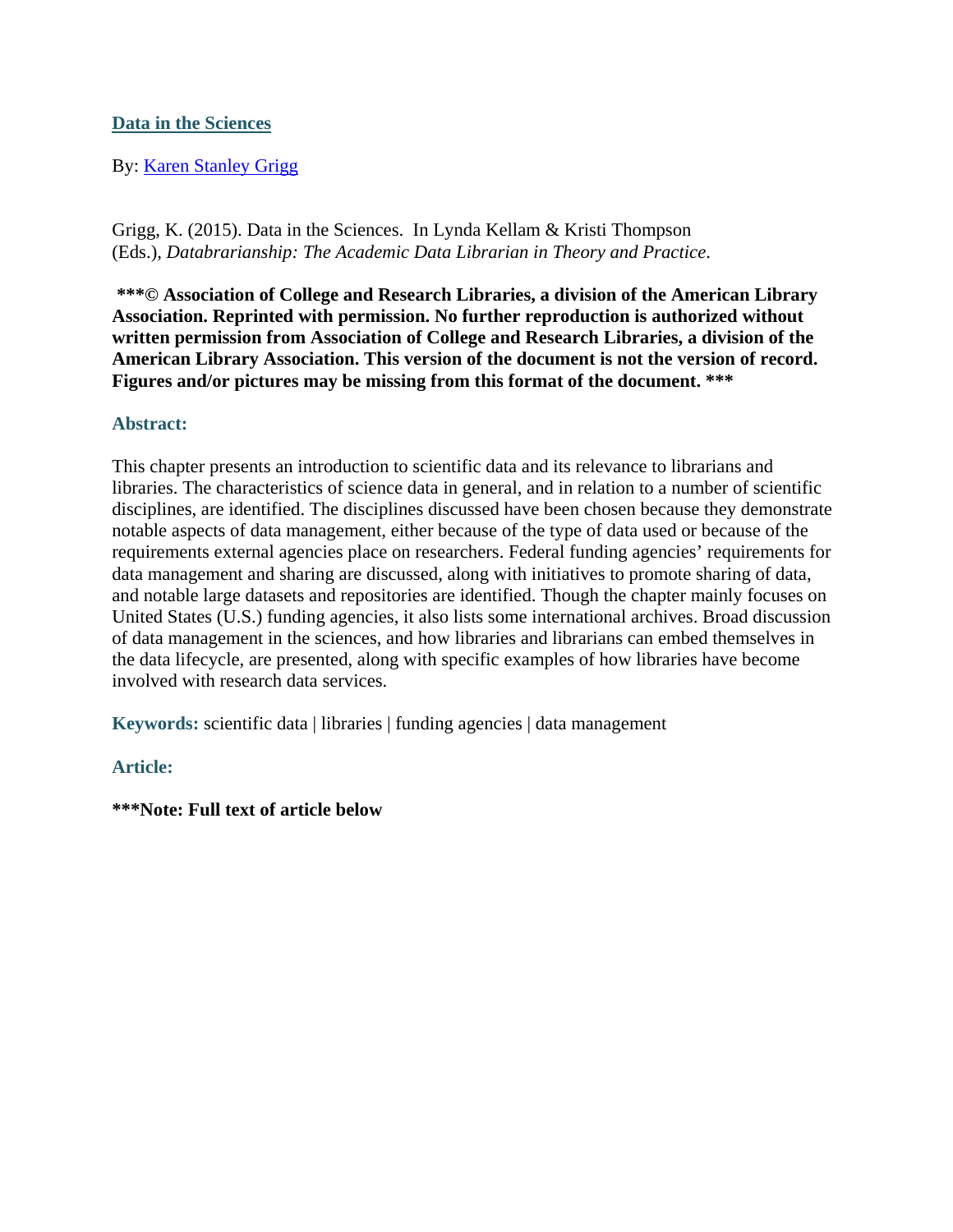**chapter 12**

# Data in the Sciences

Karen Stanley Grigg

THIS CHAPTER PRESENTS an introduction to scientific data and its relevance to librarians and libraries. The characteristics of science data in general, and in relation to a number of scientific disciplines, are identified. The disciplines discussed have been chosen because they demonstrate notable aspects of data management, either because of the type of data used or because of the requirements external agencies place on researchers. Federal funding agencies' requirements for data management and sharing are discussed, along with initiatives to promote sharing of data, and notable large datasets and repositories are identified. Though the chapter mainly focuses on United States (U.S.) funding agencies, it also lists some international archives. Broad discussion of data management in the sciences, and how libraries and librarians can embed themselves in the data lifecycle, are presented, along with specific examples of how libraries have become involved with research data services.

### Science Data Management—Early Adopters

In the United States, federal funding agencies were among the first to issue data management and open access policies for their grant recipients. In 2005, the United States National Institute of Health (NIH) created a public access policy that encouraged researchers to provide open access to its funded research. In 2007, a new NIH Public Access Policy bill was signed by President George W. Bush that required the NIH to provide open access to all the research it funded. Investigators would now be required to submit their final manuscripts to PubMedCentral, the NIH's open access repository. In 2011, the United States National Science Foundation (NSF) required that all proposals submitted to the NSF must include a data management plan of two pages or less. In contrast, other agencies have implemented their data management and sharing policies more recently. For example, the Office of Digital Humanities released its data requirements in 2014, and the Institute of Museum and Library Services implemented its data management plan requirements in 2015.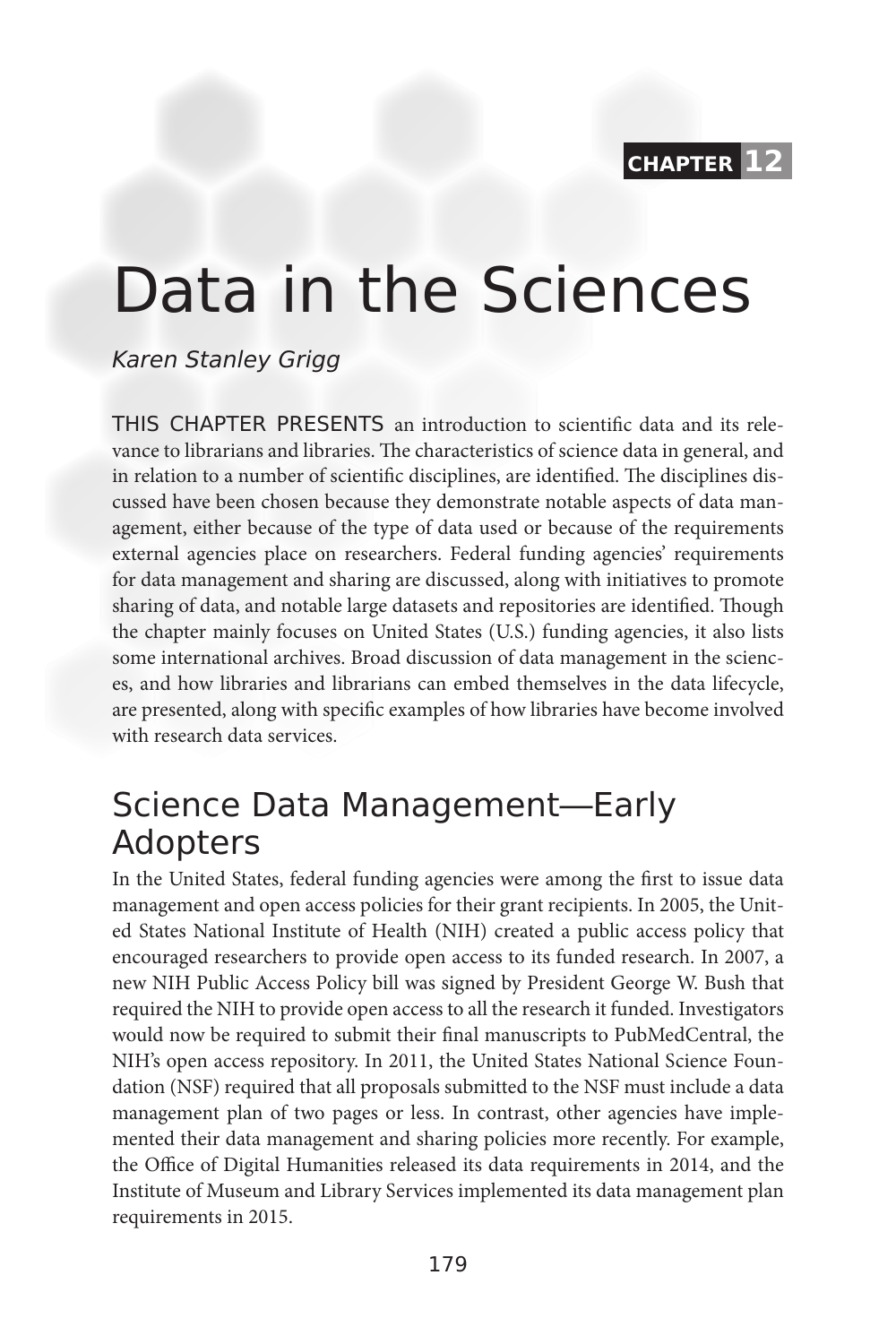Scientific research and researchers have unique characteristics and needs that have pushed data management in the sciences to the forefront. One such characteristic of scientific research is that the size of the data presents specific challenges for storage and curation. Another unique aspect of scientific research is that some disciplines, such as medicine, have special privacy and security concerns. Scientific datasets can be extremely large, often taking up terabytes, even petabytes, of storage space. In 2011, *Science* magazine polled its peer reviewers about the size of the datasets used and found that "about 20% of the respondents regularly use or analyze datasets exceeding 100 gigabytes, and 7% use datasets exceeding 1 terabyte. About half of those polled store their data only in their laboratories—not an ideal long-term solution. Many bemoaned the lack of common metadata and archives as a main impediment to using and storing data."1 Additionally, 80 percent said that their institution did not have sufficient funding for data curation.<sup>2</sup> While more recent data was not available, datasets are unlikely to have become any smaller.

Genomics and astronomy generate some of the largest datasets, often reaching one or more petabytes (PB). The Sloan Digital Sky Survey, for example, produces about five PB a day, and the proposed Large Synoptic Survey Telescope (LSST) will record 30 trillion bytes of image data daily from the top of a mountain in Chile, a data volume equal to two daily Sloan Digital Sky Surveys.<sup>3</sup> Not only can storage be a limiting factor, but due to their size, these datasets can be difficult to move to remote locations, download, or process. Scientific data are expensive and complex to analyze and manipulate, as the data require high performance computer servers and storage solutions that strain the budgets of individual institutions. These servers must manage and transfer petabytes and terabytes of data in distributed computing environments, generate simulations, and provide the ability to share and transfer large sets of data to remote or local sites.

Scientific data are often decentralized, generated in a laboratory by many researchers. This dispersion often leads to data being spread across multiple storage devices and without a standardized method of naming conventions or metadata. Additionally, many of the people in the laboratory producing the data are graduate students and postdoctoral researchers, who may take their data with them when they leave or leave the institution without a schema to allow those who come after them to interpret data results. Those researchers who direct the workflow are not necessarily those who produce and manipulate the research data. Because of this decentralization, it is crucially important that the researchers create detailed plans for data preservation, curation, storage, and metadata conventions in their initial data management plan. Creating standardized conventions for file naming and formats is important for long-term curation of research data. It is useful for entire disciplines to discuss standards, rather than leaving the decisions to be carried out institution by institution, in order to enable useful sharing of data between researchers.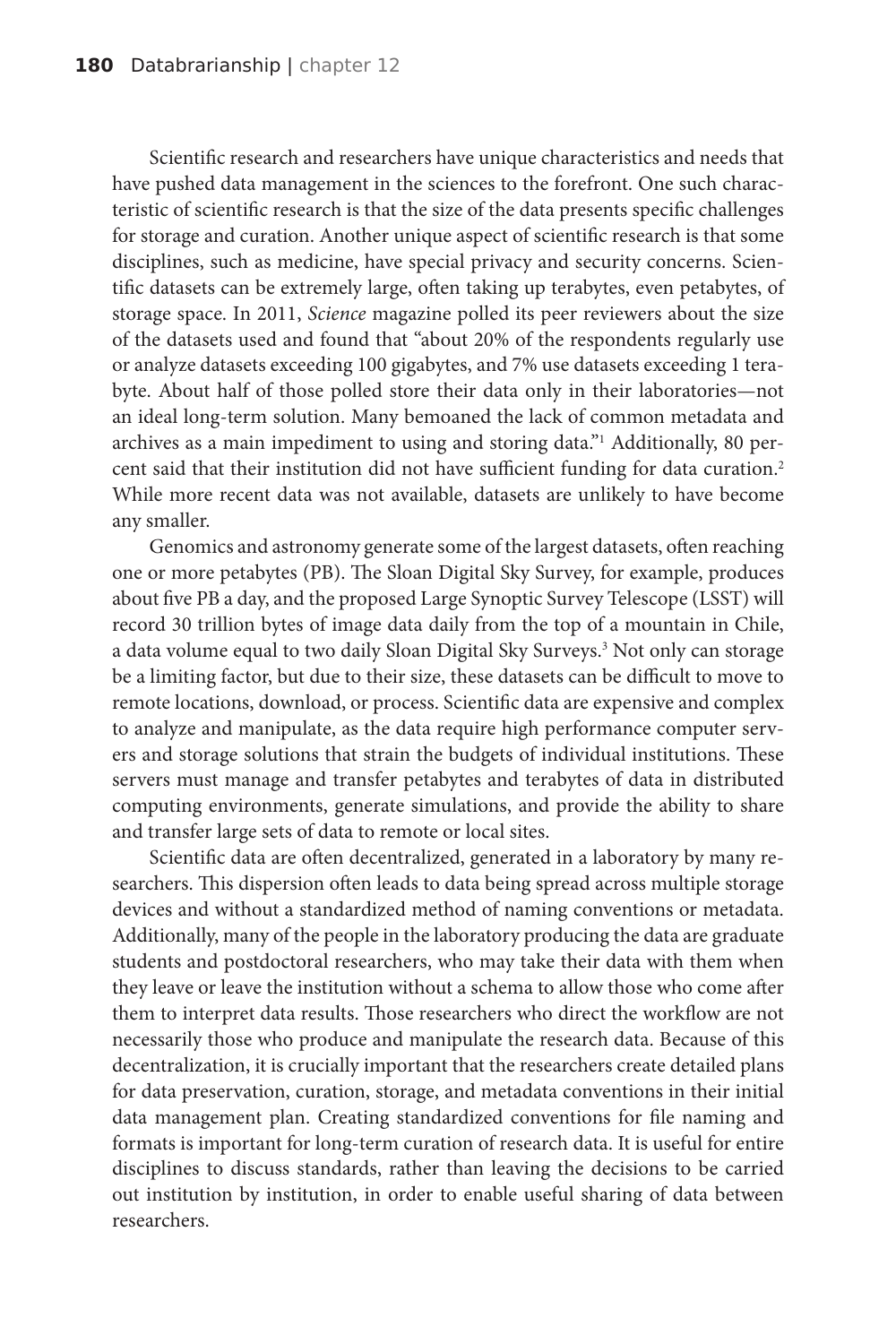The willingness to openly share scientific data varies by discipline. MacMillan states, "Data sharing among the sciences does not have an all-inclusive, uniform or over-arching data culture, a function of both values and of sheer quantities and types of data produced."4

Tenopir et al. surveyed a total of 1,329 scientists in a variety of disciplines regarding their data sharing practices and perceptions. Survey data revealed that those in basic sciences, such as atmospheric science, environmental science and ecology, and biology are cultures that most favor data sharing, while health sciences, computer science, and engineering are disciplines less likely to share data.<sup>5</sup> Disciplines in which data are costly to obtain and store, such as astronomy or meteorology, tend to have a culture that favors and encourages the open sharing of data.<sup>6</sup> Confidential data are a significant concern with medical research in the United States and in other countries, and highly competitive disciplines that are financially lucrative are likely to be more reluctant to share data.7 While science data share some commonalities, large size and production in laboratory environments among them, individual scientific disciplines have varying characteristics and attitudes towards sharing data. This chapter focuses on some of the major scientific disciplines that have unique datasets, funding agency requirements, or challenges with analyzing, storing, and sharing data. As science librarians should become familiar with the major datasets and repositories in their subject areas, this chapter lists some of the major data repositories for each discipline.

### Genomics/Biomedical Sciences

Genomics datasets require a massive amount of storage space and are expensive to sequence and store. An early genomic project that garnered much attention is the Human Genome Project, which mapped the "human genome" and was declared complete in 2003. The field of Bioinformatics has emerged in order to deal with the complexity of organizing and analyzing genomic data.

Though the cost of DNA sequencing is high, it has decreased sharply due to the increase over time in computing power. In 2009, the average raw genome cost \$154,714 to sequence. In 2014, the cost had dropped to \$4,905.8 As cloud storage solutions become increasingly common, the cost of sequencing raw genomic data will continue to decrease, though cloud solutions must guarantee data security for wide scale adoption to be possible. Some non-commercial cloud data solutions include Bionimbus Protected Data Cloud (PDC), an open source cloud-computing platform developed at the University of Chicago, and NCI Cancer Genomics Cloud Pilots, an NIH trusted partner. Commercial cloud computing solutions include the Amazon Web Services Cloud and the newly released Google Genomics Cloud Platform.

Biomedical human research presents many barriers to creating a culture of data sharing. Due to privacy concerns, researchers are often reluctant or unable to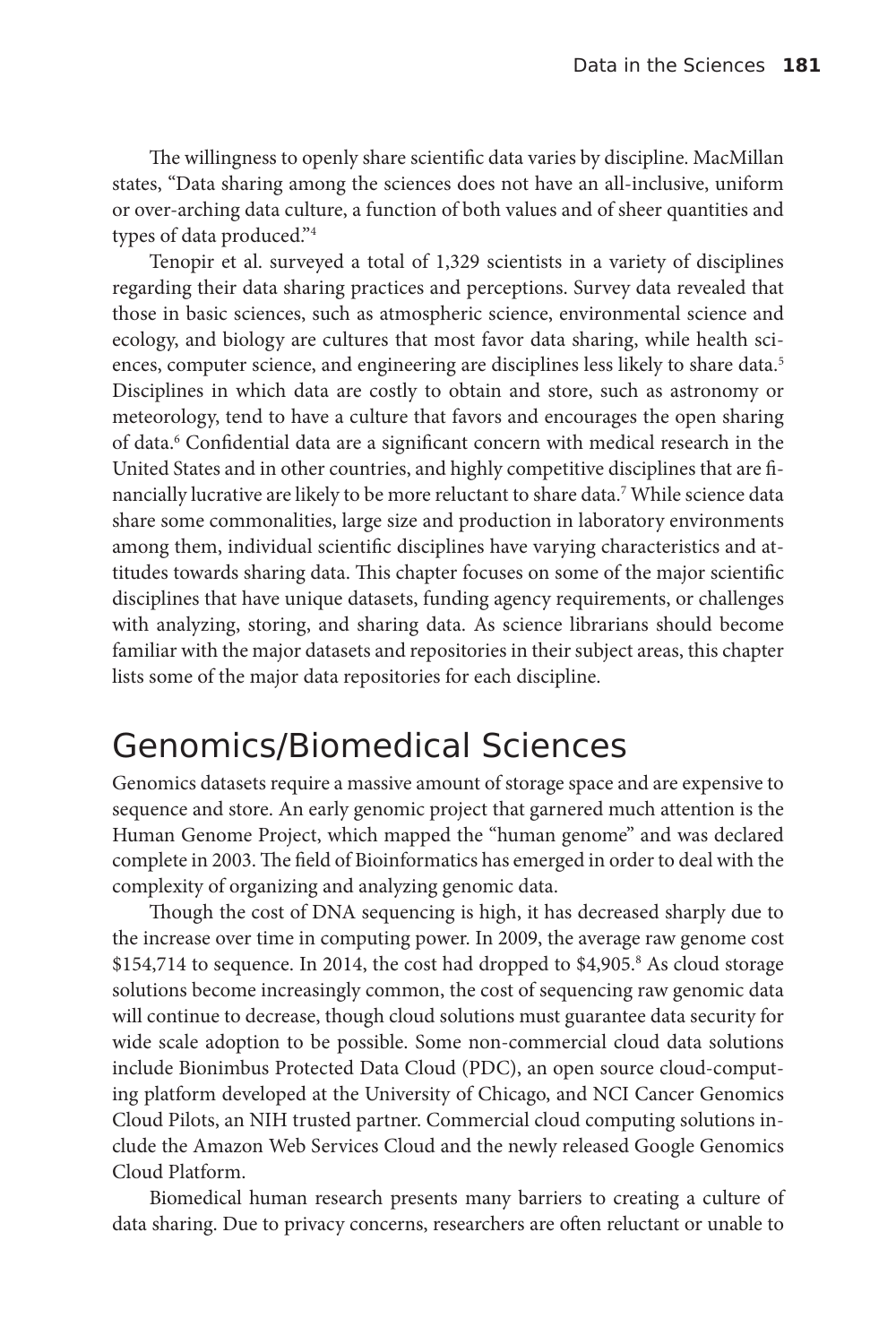make their data publicly available. A study on gene sequence data articles published between 2006 and 2009 showed that cancer researchers who use human subjects tended to not share their datasets, and only a fourth of the studies had stored their raw data in repositories. Data sharing was more prevalent when studies were funded by NIH, and thus were covered by the NIH Data Sharing Policy.<sup>9</sup> A more recent survey of biomedical researchers in the U.S. Southwest confirmed that about 88% of respondents agreed with the NIH Resource Sharing Plan, and over half would be likely to participate in a virtual biorepository of human cancer biospecimens.<sup>10</sup>

### *Genomics and Biological Sciences Datasets/Repositories*

- 1000 Genomes (http://www.ncbi.nlm.nih.gov/geo/): Launched in 2008, this international project is a catalog of human genetic variation. Scientists have sequenced genomes of over a thousand participants in a variety of ethnic groups.
- Entrez Databases (http://www.ncbi.nlm.nih.gov/genbank/): Entrez is a web portal that consists of a number of health sciences databases at the National Center for Biotechnology Information (NCBI) web site. Entrez provides a federated search engine that allows users to search across all databases.
- National Center for Biotechnology Information (NCBI)'s Gene Expression Omnibus (NCBI GEO) (http://www.ncbi.nlm.nih.gov/geo/): One of the NCBI databases and an international public repository for functional genomic datasets.
- GenBank (http://www.ncbi.nlm.nih.gov/genbank/): GenBank, another NCBI database, is an annotated collection of all publicly available DNA sequences.
- The cBio Cancer Genomics Portal (http://cbioportal.org): This portal is an open access repository that provides access to large-scale cancer genomics datasets.
- Dryad Digital Repository (http://www.datadryad.org/): Dryad is a scientific data repository that makes the data corresponding to scientific journal articles available and re-usable. Authors, journals, and publishers can facilitate data archiving at the time of article publication and receive a permanent Digital Object Identifier (DOI), which can be included in the published article.

### Astronomy

Astronomical research, like genomics, produces large amounts of data and can create great challenges for processing and archiving. Telescopes are becoming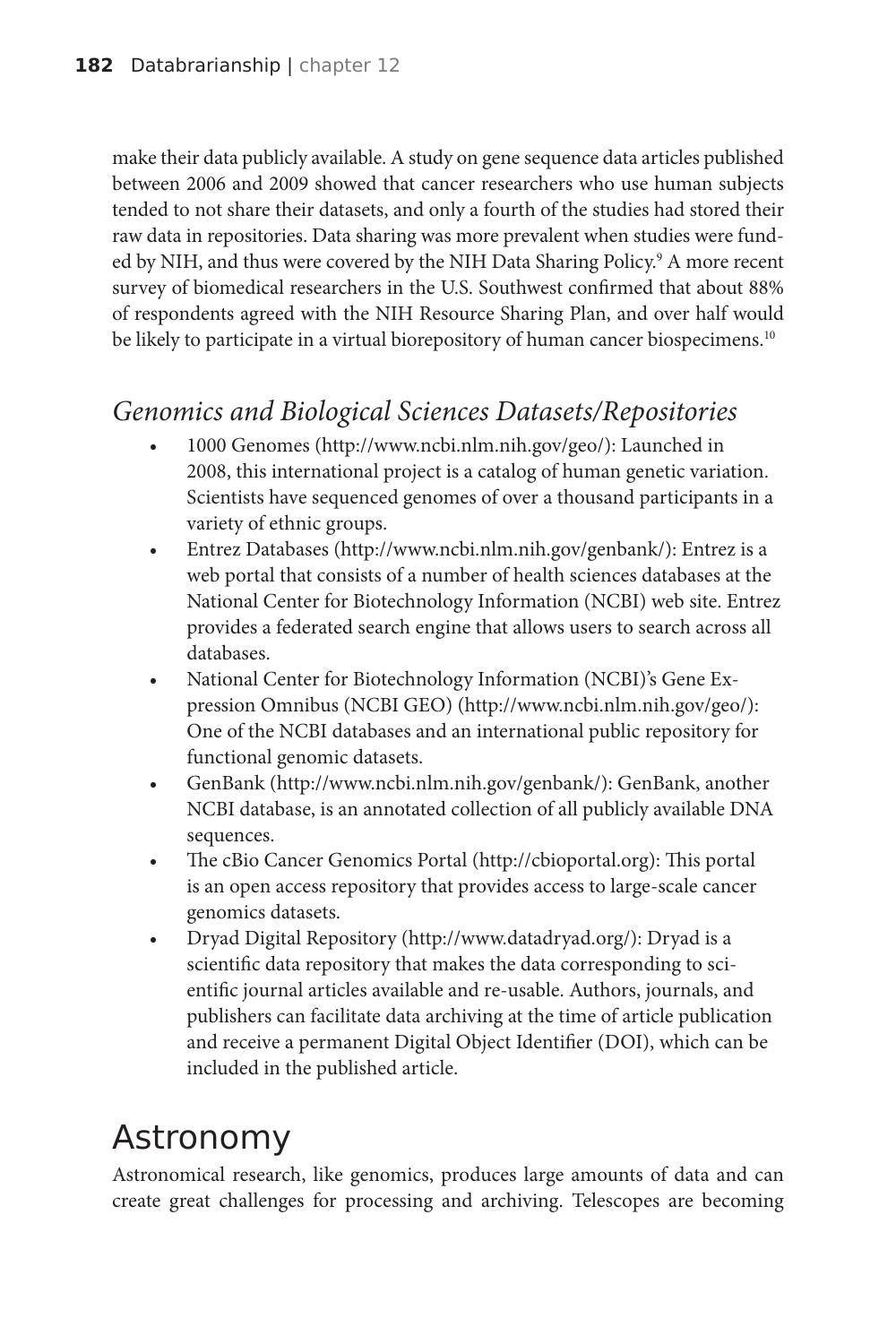larger and more sophisticated than ever before. In a 2012 interview, Alberto Conti explained:

> Over the past 25 to 30 years, we have been able to build telescopes that are 30 times larger than what we used to be able to build, and at the same time our detectors are 3,000 times more powerful in terms of pixels. The explosion in sensitivity you see in these detectors is a product of Moore's Law—they can collect up to a hundred times more data than was possible even just a few years ago. This exponential increase means that the collective data of astronomy doubles every year or so, and that can be very tough to capture and analyze. $11$

Astronomy has long fostered a culture that is receptive and proactive in terms of data sharing, and, indeed, there are a number of large open access datasets. Norris discusses the culture of sharing in astronomical research: "Because the advance of astronomy frequently depends on the comparison and merging of disparate data, it is important that astronomers have access to all available data on the objects or phenomena that they are studying. Astronomical data have therefore always enjoyed a tradition of open access, best exemplified by the astronomical data centres, which provide access to data for all astronomers at no charge."12

a. Managing and archiving these large databases is often difficult due to understaffing, which makes the creation of metadata challenging. Other issues include a lack of standardization of formats, inadequate nomenclature, and the fact that many of the classic, seminal articles in astronomy have not been converted to electronic formats.<sup>13</sup> As so much astronomy discovery depends on the collaborations of astronomers internationally, common data standards and formats have been necessary in order to process and make sense of data from a variety of observatories and laboratories. Community standards have been developed to handle large-scale astronomy projects. For example, the Flexible Image Transport System (FITS), published in 1981, is the standard format for the interchange of astronomical images and arrays.

### *Astronomy Datasets/Repositories*

• The Sloan Digital Sky Survey (http://www.sdss.org): This project has detailed three-dimensional maps of the Universe, containing images of one third of the sky. It also contains spectra for over three million astronomical objects.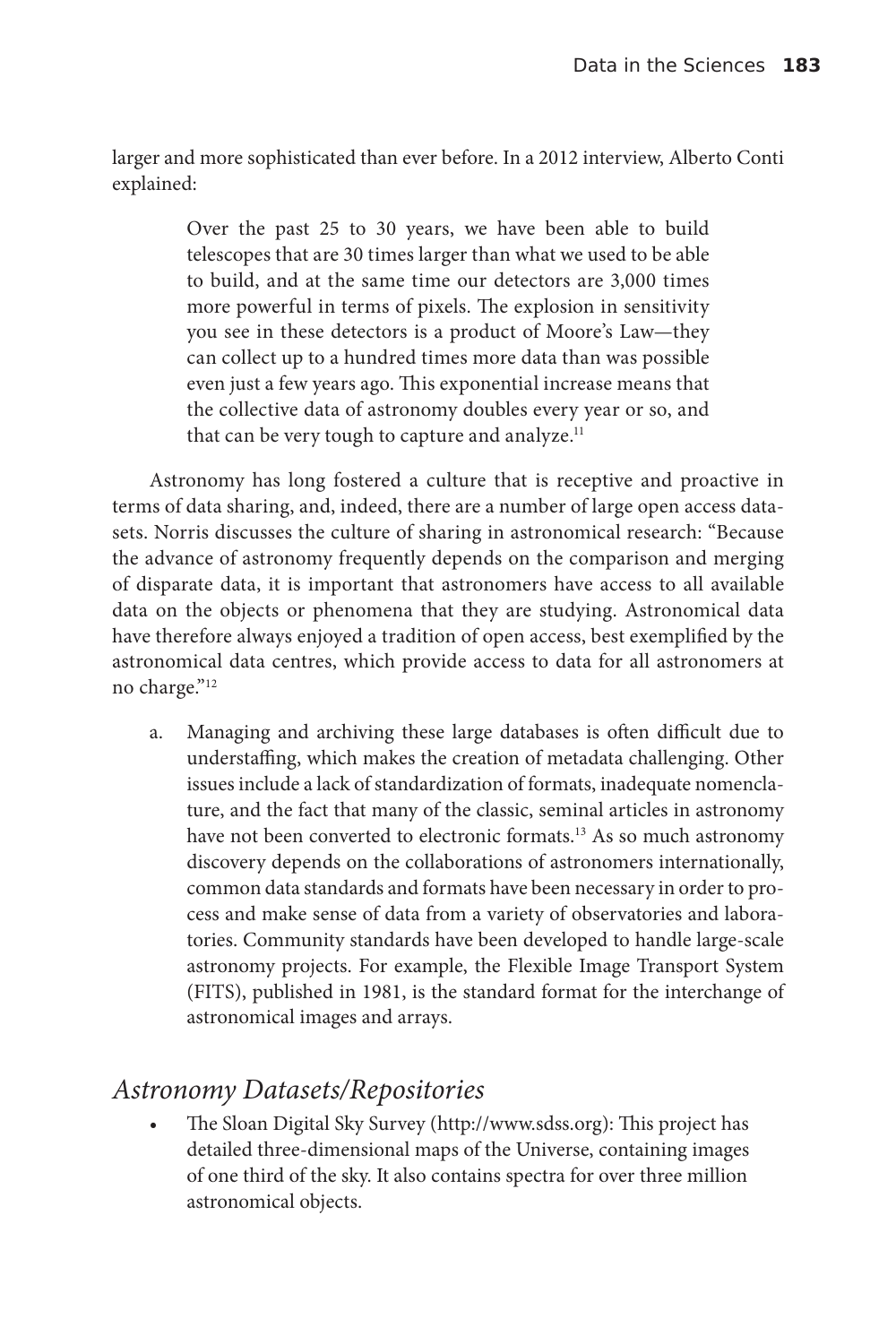- Earth Observing System Data and Information System (EOSDIS) (https://earthdata.nasa.gov/about-eosdis): Processes, archives, and distributes data from a large number of Earth observing satellites and represents a crucial capability for studying the Earth system from space and improving prediction of Earth system change. EOSDIS consists of a set of processing facilities and data centers distributed across the United States that serve hundreds of thousands of users around the world.
- NASA Space Science Data Coordinated Archive (http://nssdc.gsfc.nasa. gov/): NASA's archive for space science mission data,
- NED: NASA/IPAC Extragalactic Database (https://ned.ipac.caltech. edu/): This site collects and distributes astronomical data worldwide, for millions of objects outside the Milky Way galaxy and connects the public to observatories around the world and makes use of data collected from powerful telescopes.

## **Chemistry**

Chemistry research data management practices have lagged behind other disciplines for a variety of reasons. Often, the research work of chemists takes place at the lab group level, and is guided by academics who must focus on managing the project rather than interacting directly with the data. This lack of hands-on contact with the laboratory's data can result in differing opinions among chemists on standards for data management. Chemists often store data in formats that are subject to technological obsolescence, and labs rarely create metadata for research. As graduate students and junior researchers leave for other institutions, data and knowledge become lost.<sup>14</sup>

While researchers in fields such as astronomy and physics are organizing and storing their data on a cross-institutional basis, partially due to the expense of equipment, chemistry is still largely campus-based, and faculty often believe their field is slow to innovate.15

Given that the culture of chemistry is more campus-based and less collaborative, chemists are less likely to value sharing their data than researchers in disciplines such as astronomy and geology. In a 2011–2013 study of their research support needs, 67% of interviewed chemists surveyed responded that they had never utilized an online repository, though many did state that they would be more likely to do so if mandated by their institution.<sup>16</sup> While chemists tend to not openly share their data, they do frequently make their data available to colleagues when requested.<sup>17</sup>

### *Chemistry Datasets/Repositories*

• Cambridge Structural Database (http://www.ccdc.cam.ac.uk/about\_ ccdc/): The Cambridge Crystallographic Data Center (CCDC) compiles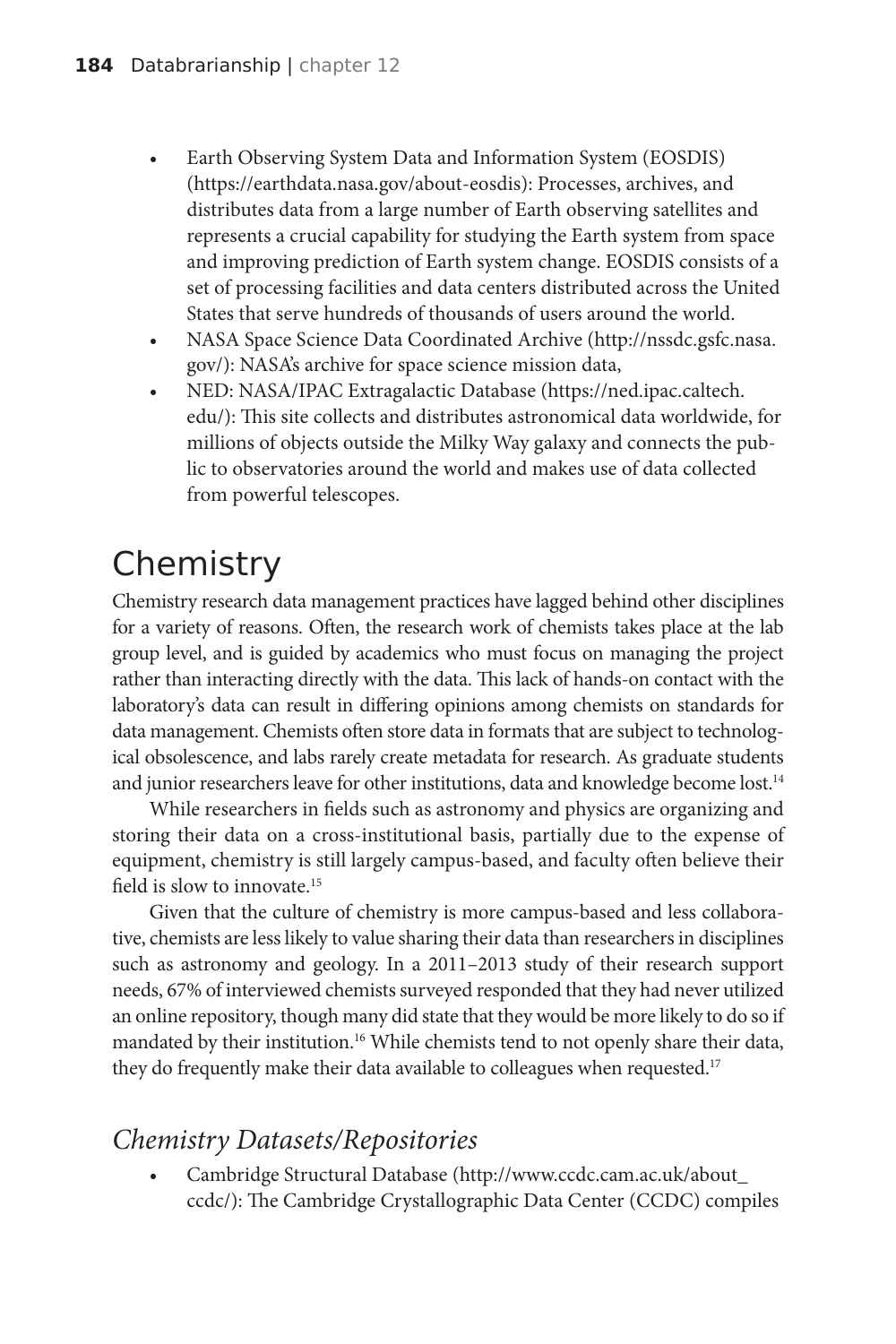this database, which is an international repository of organic and metal-organic crystal structures obtained via experimental data.

- Chemical Synthesis Database (ChemSynthesis) (http://www.chemsynthesis.com/): ChemSynthesis is an open access chemical database. It contains physical properties of over 40,000 compounds and over 45,000 synthesis references.
- ChemXSeer (http://chemxseer.ist.psu.edu/): Hosted and administered by Pennsylvania State University, ChemxSeer is an integrated digital library and database that hosts published articles and experimental data obtained from chemical kinetics.
- PubChem (http://pubchem.ncbi.nlm.nih.gov/): From the U.S. National Center for Biotechnology Information of the National Institutes of Health (NIH). This database provides chemical information on the biological properties and activities of small molecules. It is organized as three linked databases within NCBI's Entrez Information Retrieval system.

### U.S. Federal Agency Requirements on Data Management and Data Sharing†

As previously discussed, given that scientific researchers have varying approaches to sharing data, and that scientific data can be large and complex, the importance of data sharing to further development and expansion of research ensures that data sharing matters to federal agencies. Scientific federal agencies were the first to impose requirements for data management and sharing. The three federal agencies with the largest research and development budgets are the National Institute of Health, The National Science Foundation, and the Department of Defense.18 This section discusses the requirements from these three agencies, as well as from other important federal granting agencies that support scientific research.

The first federal funding agency to develop and implement a data sharing policy was the National Institute of Health in 2008. In this public access policy, scientists funded by NIH grants are required to submit their final peer-reviewed journal manuscripts to PubMed Central immediately upon acceptance for publication. Increasingly, journals are now automatically submitting these publications to PMC on behalf of authors. However, authors can upload manuscripts themselves via the NIH Manuscript Submission (NIHMS) system, which submits articles to PubMedCentral.

Additionally, researchers who submit an application seeking \$500,000 or more in NIH funding for a single year must include their plan for data sharing, or, if data sharing is not possible, their reasons for not sharing. NIH states that "data

<sup>†</sup> U.S. policies and agencies have been mainly discussed, as the author is most familiar with them. The situation in other countries will vary.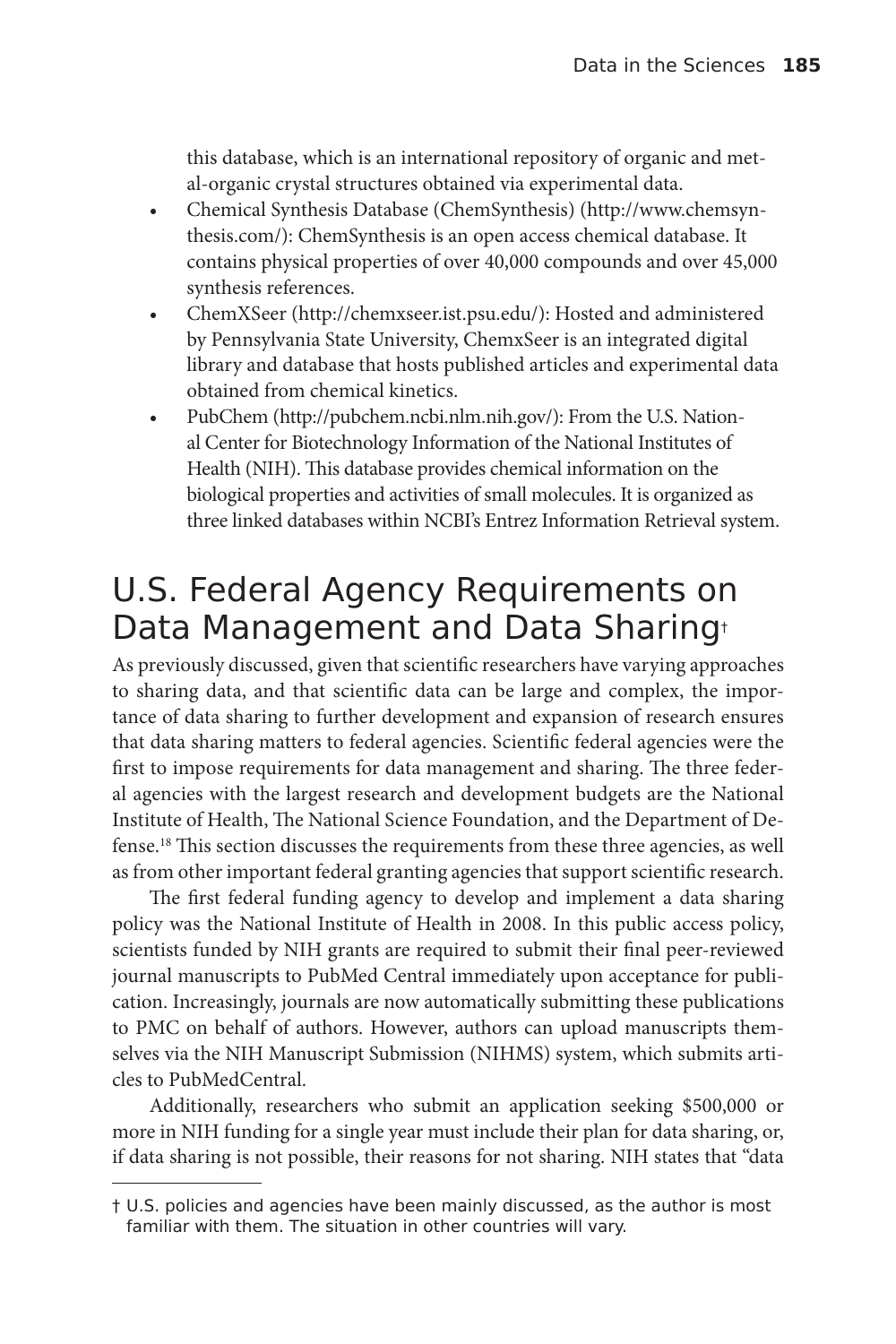intended for broader use should be free of identifiers that would permit linkages to individual research participants and variables that could lead to deductive disclosure of the identity of individual subjects."19

In January 2015, the NIH-instituted Genomic Data Sharing (GDS) Policy became effective, and it applies to all NIH-funded research that generates large-scale genomic data. All researchers applying for NIH grants where large-scale genomic data will be generated must create a Genomic Data Sharing plan in their proposal and outline in the budget section of their application the resources they will need to prepare the data for submission to the appropriate repositories. If the sharing of human data is not possible, applicants should provide a justification as to why the data cannot be shared.

Following on the heels of NIH, in 2011 the National Science Foundation (NSF) began requiring that researchers submit a two-page data management plan as part of each funding proposal. This data management plan must include information about the types of data to be gathered, the metadata standards to be used, the policies and provision for reuse, and plans for long-term archiving. Although the NSF has guidelines for archiving, saving, or providing of samples, collections, or research data, it does not mandate how these practices should be done.

The Department of Defense (DoD) has released a draft of its proposed public access plan, which requires that all proposals for research funding include a data management plan, as well as the deposit of metadata for all created datasets to the Defense Technical Information Center (DTIC.) Other federal funding agencies with data management mandates or guidelines include the Environmental Protection Agency, the Department of Energy, National Aeronautic and Space Agency, and the National Oceanic and Atmospheric Administration.

In March 2012, the Obama-Biden administration rolled out the Big Data Research and Development Initiative from the Office of Science and Technology Policy (OSTP), which will invest \$200 million to store and provide access to large collections of digital data. This effort involves Defense Advanced Research Projects Agency (DARPA), the NIH, and the NSF. Some of the initiatives include a partnership between the NIH and Amazon Web services to host the 1,000 Genomes Project data on Amazon Web Services, grants for "EarthCube" (a collaborative partnership between the U.S. National Science Foundation's Geosciences Directorate (GEO) and the Division of Advanced Cyberinfrastructure (ACI) and DARPA's XDATA, which develops computational techniques for analyzing large volumes of defense data.

### *Science Librarian Support for Data Management*

Given the increasing emphasis of data management practices in the sciences, the Association of Research Libraries (ARL) began to discuss the roles that libraries might take as partners in research in the mid-2000s. In 2006, ARL hosted a work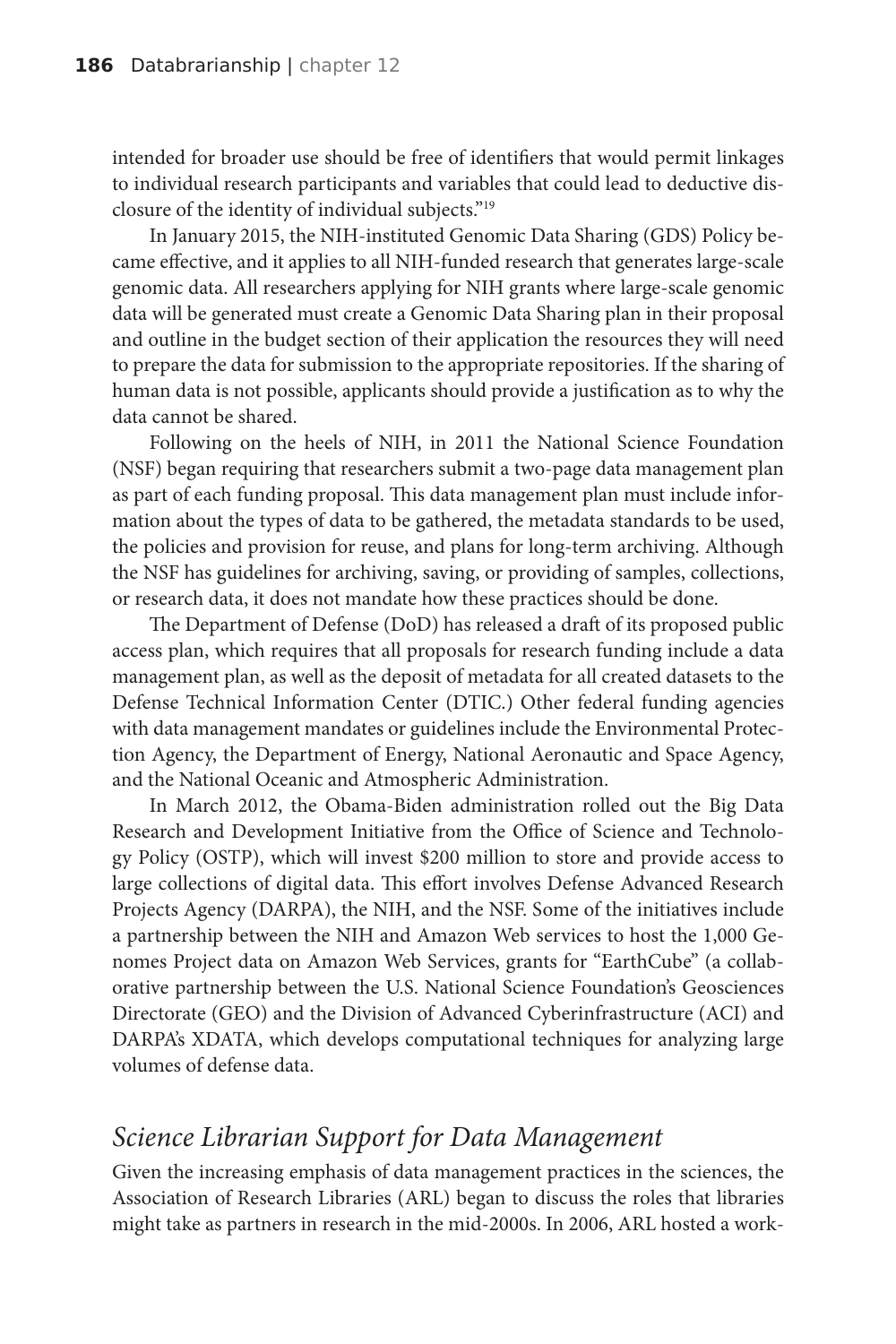shop funded by the National Science Foundation to discuss and explore the roles academic research libraries could serve in order to partner with organizations in the science and engineering research lifecycle. A subsequent report (*To Stand the Test of Time: Long Term Stewardship of Digital Data Sets in Science and Engineer*ing) presented recommendations for data stewardship.<sup>20</sup>

Furthermore, a survey of science librarians at ARL member institutions in 2012 asked respondents about participation in data management and data repositories. The survey showed that 8% of respondents' institutions accepted and stored data, and 11% indicated that the institution was working on implementing a repository. Thirty-two percent indicated assistance with data management was available, and 24% responded that librarians offered data management plan consultations. Forty-four percent of respondents indicated that their job duties included working with institutional/data repositories or data management, with 17% indicating that these duties were forthcoming.<sup>21</sup>

Librarians knew that data services were a newly emerging role and opportunity but were grappling with the scope of what could and should be done. The gradual emergence of federal agency requirements provided a framework of current and future services libraries could provide. As science funding agencies, such as the NLM and NIH, are increasingly mandating data management plans and data sharing, science librarians have a unique opportunity to participate in library efforts to develop and define data management and support services at academic research institutions.

### *Research Data Management Lifecycle*

It is helpful for librarians, in planning support services, to consider the research data management lifecycle. This basic model<sup>†</sup> shows the research lifecycle as an iterative process with many points of opportunity for libraries to provide services and guidance to researchers. Most scientists begin by formulating and refining a research question while consulting previous studies via journal articles and data analysis. Librarians have long been involved in this stage of the research project, assisting researchers with locating appropriate background information, scholarly journal articles, and datasets, which is the data search/reuse stage of the research data management lifecycle. Assisting users with literature reviews and finding information has been the specialty of the liaison, and liaisons should become familiar and knowledgeable about locating data in their subject areas. The library may have a data services librarian who specializes in locating data in a variety of

<sup>†</sup> This model has been formulated in various ways. In brief, the idea is that a data management plan needs to take into account initial research, data collection, documentation, analysis, storage and archiving, discovery, and reuse (which starts the cycle over again). See a version of the lifecycle at http:// guides.library.ucsc.edu/datamanagement/.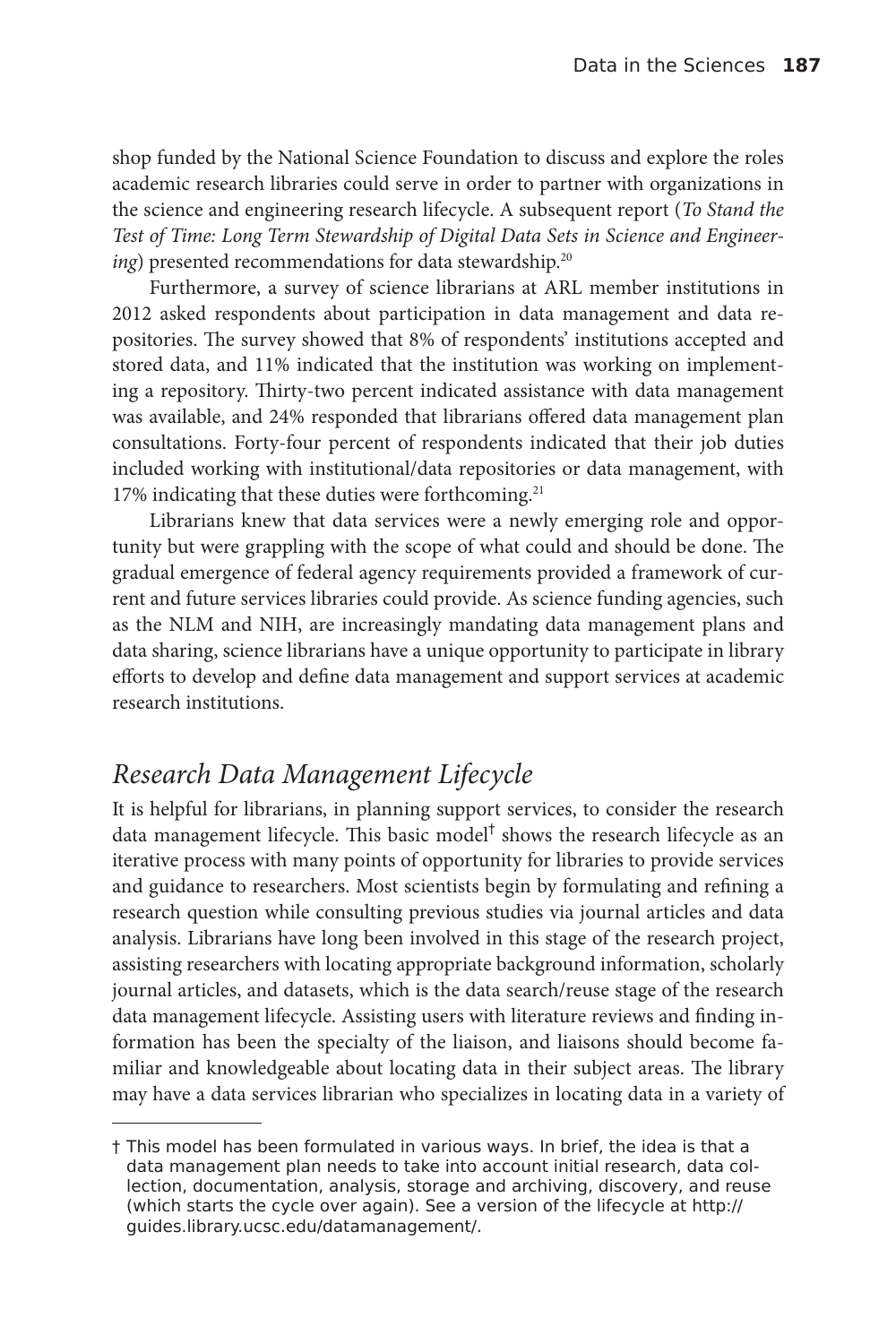disciplines, but the liaison is often the first point of contact and should have some background knowledge. Liaisons often focus on serving faculty individually but may also embed themselves in a laboratory at the beginning of a research project.

When the research question has been formulated, and the initial data has been gathered, researchers are often required by the funding agency to create a data management plan. Even when such a plan is not required, librarians should emphasize the importance of going through the exercise. Many libraries are offering assistance with data management plans by offering information on data management tools, locating standards for different agencies, and even providing assistance in the writing of these plans.

During the data storage phase, as well as the archival phase, libraries can provide services such as advising on best practices in organizing, naming, and storing research data. Science librarians should take leadership in advising researchers on current standards for metadata and file naming in relevant subject areas, such as the Darwin Core and Integrated Taxonomic Information System (IT IS) for Natural History, the Standard for the Exchange of Earthquake Data (SEED) for Earth Sciences, and the Geospatial Interoperability Framework (GIF) for Geographic and Geospatial Data. Librarians already possess skills in organization and description of materials, and development and assistance with metadata are an opportunity to offer a valuable service to researchers and stay relevant in the university setting.

### *Institutional and Other Repositories*

Given the role libraries already serve in hosting and offering research materials to the university, they are well positioned to offer services for storing, hosting, and archiving scientific research data. Many libraries are already offering institutional repositories to host manuscripts, so hosting, storing, and sharing researcher data are natural extensions. However, libraries with limited budgets and staff are frequently unable to take on this major commitment, and certainly should not try to if a long-term commitment is not possible. When libraries cannot store data internally, librarians should advise and guide researchers to the appropriate repositories for storing their data, and liaisons should become familiar with repositories in their subject areas.

### *Dedicated Professional Staff*

Some libraries have dedicated data services librarians who work with all the colleges and departments who produce data. These librarians work closely with Information Technology staff, faculty, and other relevant library staff to provide a central source for data management and support initiatives. Other libraries do not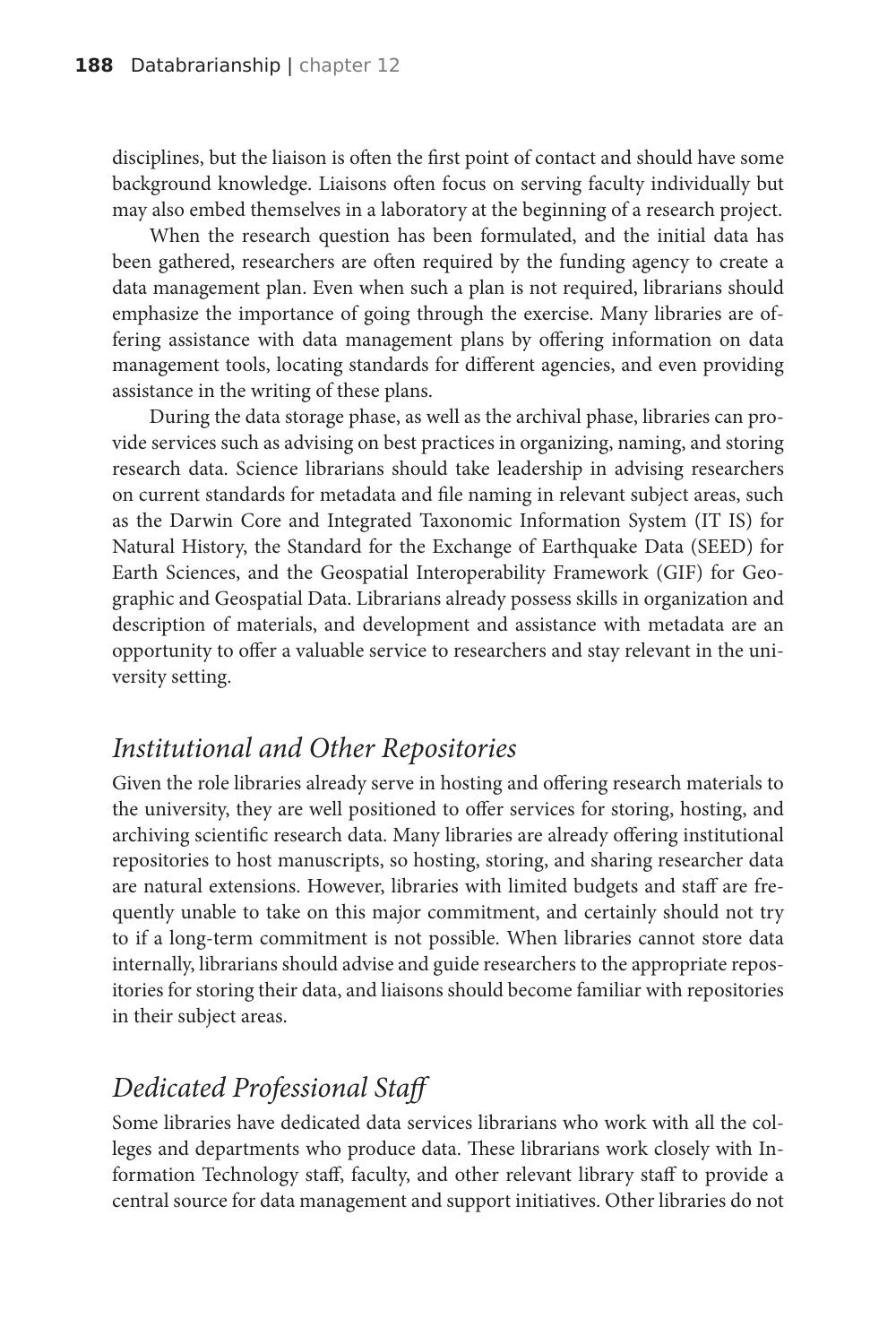have a centralized research and data support librarian, and, hence, have distributed data support work among liaisons, technical services, and library IT staff. Though libraries without dedicated research and data support librarians and with a small staff may have to scale down the services that can be provided to institutional researchers, it is important for the library to define the needs of the researchers, to define the capabilities of library staff, and to begin to make strategic decisions as to what the library can offer. Administrators considering library-wide initiatives should assess the feasibility of having dedicated positions for data support.

### *Subject Guides*

Many academic libraries have created subject guides specifically on data management to assist campus researchers in all areas of data, from discovering existing datasets, to working with data management plans and tools, to finding subject-specific repositories. Researchers, however, may not discover these guides unless they are heavily marketed and easy to locate from library web sites. Science librarians should make sure that these subject guides are presented to their affiliated departments.

#### *Assessment*

Before undertaking wide-scale data management services, it is important to assess the needs and practices of researchers across campus. Assessment tools (such as survey instruments, focus groups, and interviews) can be used to determine how faculty in different departments are approaching creating data management plans and processing and storing research data, and to identify their attitudes and practices when it comes to sharing data. Researchers in departments can indicate which services both in the library and also throughout campus would be valuable.

### *Partnering across the Organization*

Librarians involved with data services and management should also identify other campus entities that are already providing data management assistance and reach out to these offices and offer to partner.† Many times, research faculty are not aware of all the services available to them on campus, and the library can serve a valuable role in marketing and communicating on behalf of these entities. A few examples demonstrate how university libraries are participating in providing data management services and resources to researchers. These efforts are not specifi-

<sup>†</sup> For more information and examples on collaborative support for research data management initiatives, see the chapter in this volume by Hofelich Mohr, Johnston, and Lindsay called "The Data Management Village."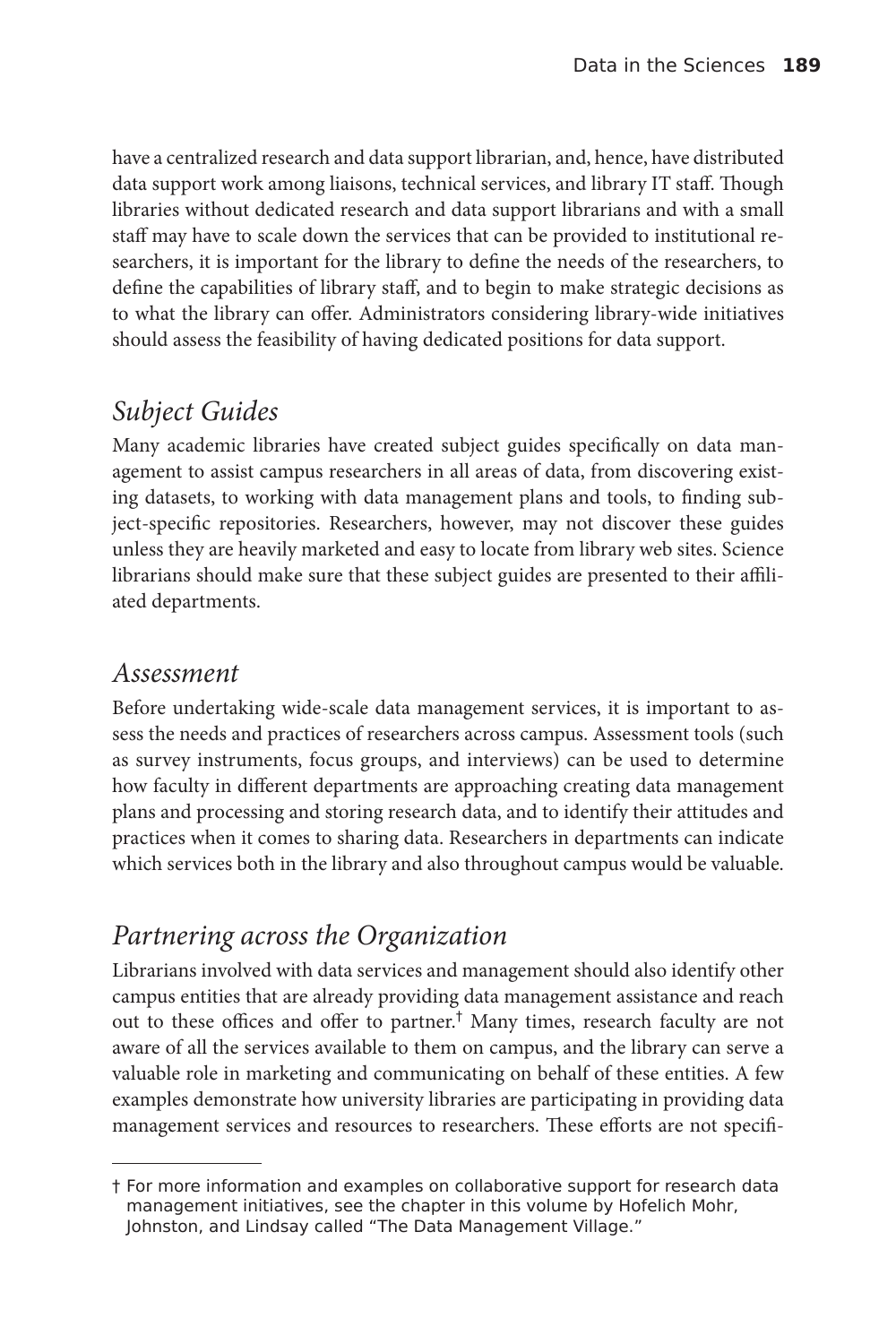cally limited to science data, but science librarians can use these models as starting points in their own efforts to provide data support.

Purdue University took an early leadership role in offering data services to its researchers, focusing initially on science and engineering research. Through an initiative that evaluated interest in collaborating with researchers, the results led to the creation of a full-time data research scientist position.<sup>22</sup> Purdue built a data curation profiles toolkit that provides a snapshot of the researcher's data at any given time. Additionally, in 2011, the university launched the Purdue University Research Repository (PURR), which provides a collaborative, virtual research environment and working space enabling researchers to create a data management plan, upload research data, and publish datasets.

In 2009, Georgia Tech decided to assess data management practices on campus in advance of the upcoming NSF requirement for data management plans. At that time, 40% of researchers surveyed believed that creating data management plans was unnecessary, and 47% indicated that they did not know much about data management. Seventy-three percent were interested in data storage and preservation assistance, and 40% were interested in information about developing data management plans.<sup>23</sup> As a result, Georgia Tech now offers assistance with data management plans, allows data to be included in SMARTech (Georgia Tech's institutional repository that is comprised of many different communities and collections), and offers a "Data Management Planning" course to help satisfy Georgia Tech's "Responsible Conduct of Research Compliance Policy."

The Johns Hopkins Libraries, in response to big data challenges, developed and implemented Data Management Services in 2010, which provides data management planning support, data consulting, and archival services across disciplines. Researchers can use the JDH Data Archive to store their data if no other repositories are available. The consultants work with researchers to determine their data management needs (how they are planning to manage, store, and share their data) and advise on metadata standards.

The University of Virginia Library's Research Data Services provides extensive and robust data management services to campus researchers. One of the original contributing institutions in the development of the DMPTool, which provides templates for major funding agencies' required formats for DMPs. In addition, librarians offer data management workshops to researchers and are available to help with data management plans for all University of Virginia researchers. The StatLab provides consulting and workshops for researchers on using statistical methods and software.

Health Science librarians are keenly poised to assist researchers with NIH compliance issues. Duke Medical Center Library started monitoring the NIH Public Access policy in 2006 and created a web-based guide to inform researchers on how to comply. Librarians reached out to key research offices around campus and were given the ability to take the lead on addressing researcher compliance.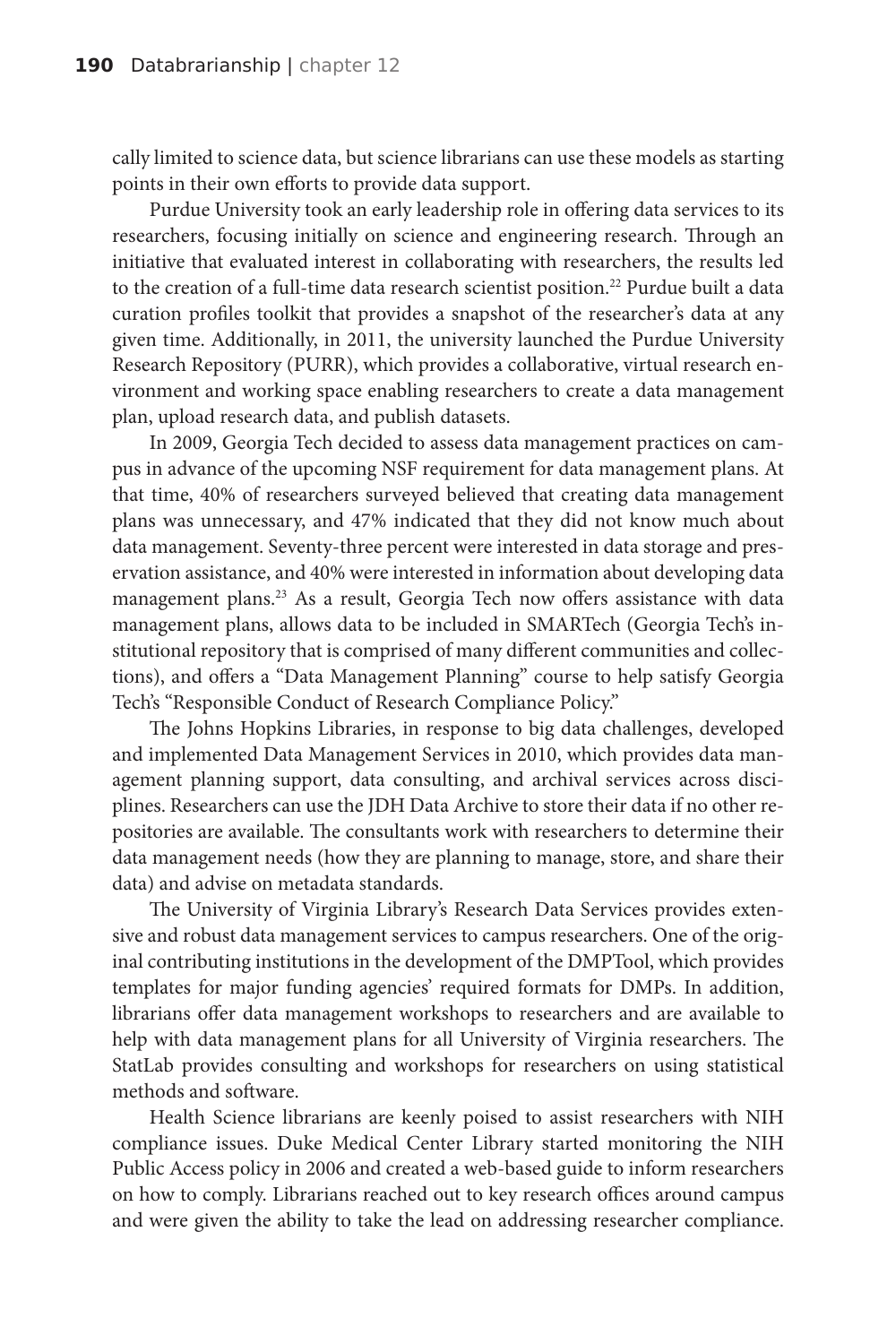NIH has created the Public Access Compliance Monitor (PACM), an online system that lists citations found in PubMed citing grants that should fall under the NIH Public Access Policy. Librarians can download reports of non-compliant PIs; researchers who are out of compliance are individually contacted by the library about their compliance issues, given instructions on how to comply, and given contact information so that they can work with librarians to get assistance on uploading manuscripts and other required functions. All library staff receive training in order to handle basic compliance issues, and a core team is available for more complex problems.

Science librarians who want to add data support to their job descriptions should begin by assessing the needs of their departments and researchers. Meeting department heads and head researchers, talking with graduate students, and finding out what services and dedicated staff already exist in each department is important in order to ascertain what service gaps may exist. Important types of information to gather include types and formats of data generated, storage and backup practices, methods used to organize data, whether data management plan help is needed, sharing habits, and identification of units across campus that assist researchers in their departments. Social science data librarians wanting to expand their services to include science data can partner with science librarians, who can provide subject expertise, knowledge of research practices, and connections to key contact people, even if these science librarians lack expertise in data management and support.

Due to the increasing complexity and expense of working with scientific research data, along with the push towards making publicly funded research available to all, scientists are straining to keep abreast of agency policies, data management plan creation, compliance, metadata standards, and all the other aspects of research data management that compete with their other duties in the laboratory and the classroom. Librarians have the organizational and, often, the technical skills to be valuable partners with our researchers to assist with their data service needs. Even smaller libraries with scant budgetary resources can develop expertise in helping researchers write data management plans, develop helpful guides, and connect their researchers to the appropriate data repositories. Finally, as data are becoming increasingly important as resources for scholarly research, science librarians should become familiar and keep current with the major datasets and repositories in their subject areas.

<sup>1.</sup> Science Staff, "Challenges and Opportunities," *Science* 331, no. 6018 (2011): 692–93, doi:10.1126/science.331.6018.692,693.

<sup>2.</sup> Ibid.

<sup>3.</sup> Randal Bryant, Randy H Katz, and Edward D Lazowska, *Big-Data Computing: Creating Revolutionary Breakthroughs in Commerce, Science and Society,* December 22, 2008, http://cra.org/ccc/ wp-content/uploads/sites/2/2015/05/Big\_Data.pdf, 2.